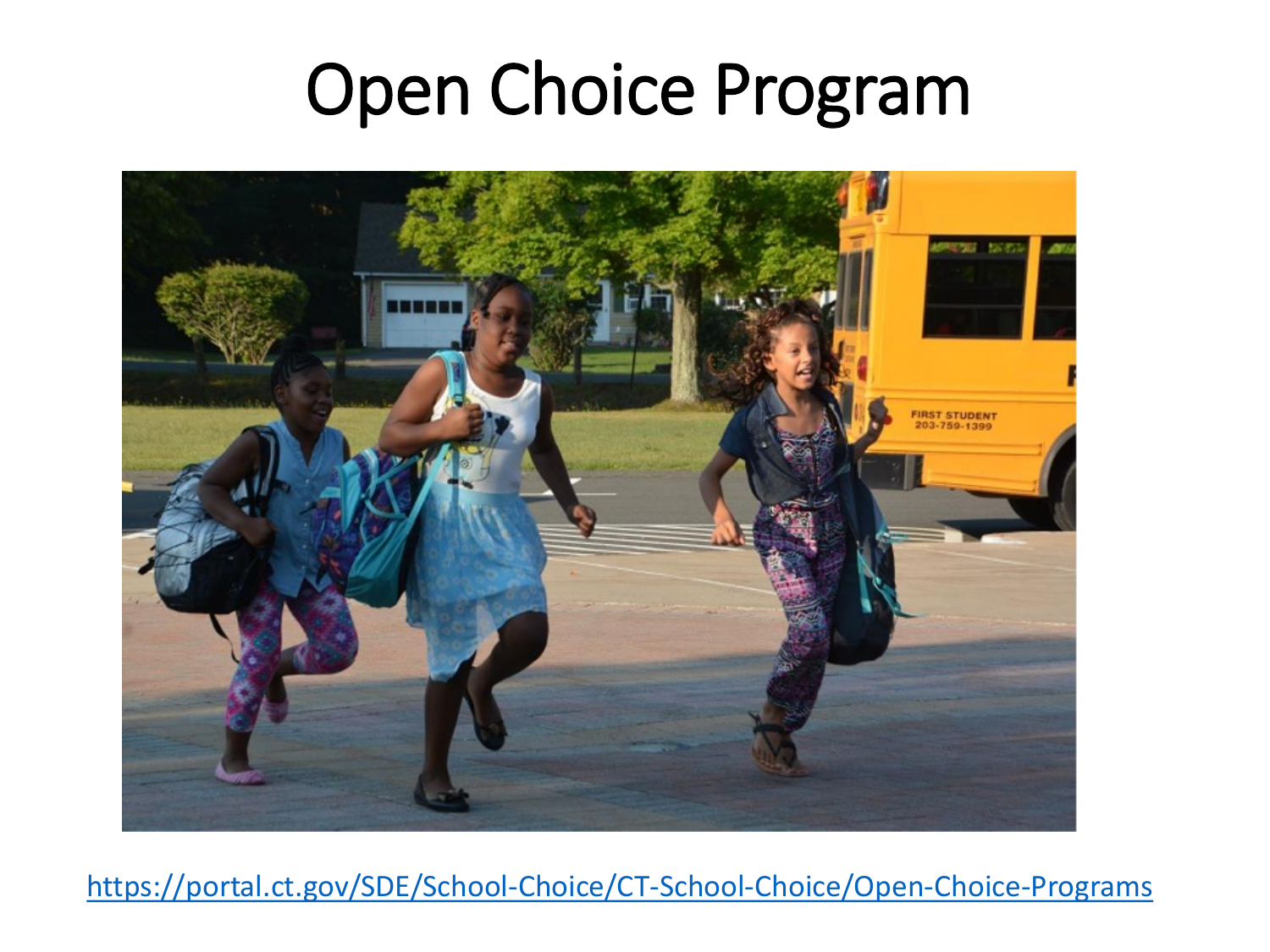## **Background**

- Established as a State strategy to help address the 2003 Sheff vs. O'Neill student desegregation settlement agreement.
- Formalization of a previous informal arrangement between several towns (Project Concern) in the Greater Hartford Area. The Program has since expanded to the Southern part of the State (New Haven and Bridgeport also participate).
- Established by legislation, is intended to reduce racial, ethnic, and economic isolation among students
- It allows urban students (K-12) to attend public schools in nearby suburban towns. It also allows suburban and rural students to attend public schools in a nearby urban center.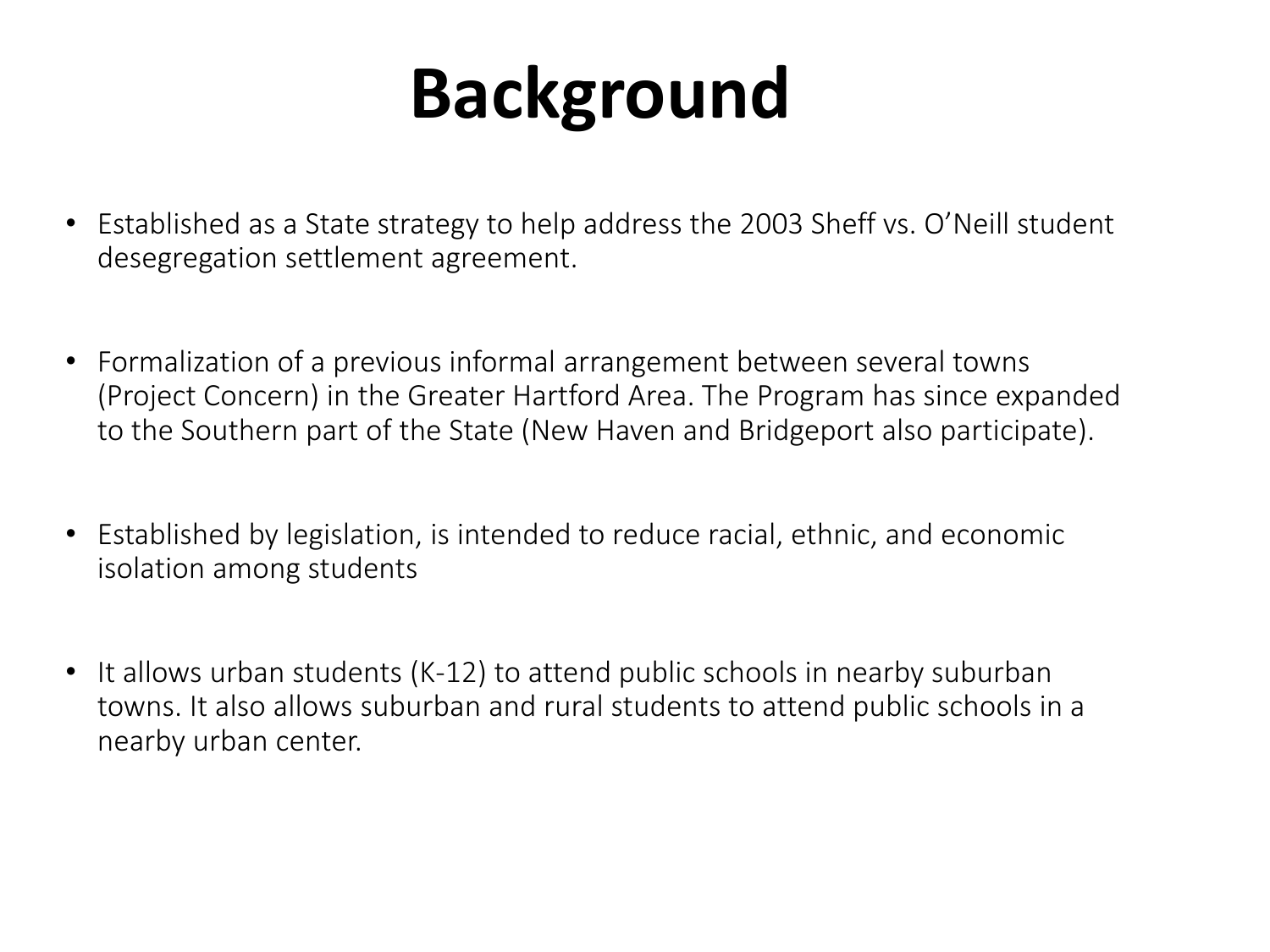## Program Details

- Cooperative Educational Services (CES), serves the Bridgeport region and currently six suburban districts participate with Bridgeport. They are Fairfield, Trumbull, Stratford, Westport, Weston, and Easton. Presently, approximately 265 students are participating in the program.
- Students who are Bridgeport residents have the opportunity to attend school in participating school districts when space is available. Students from the suburbs may also elect to go into Bridgeport based on available space. Once enrolled, students attend school in the district through high school.
- Students apply and are chosen through a lottery.
- The state pays a grant of \$3,000 per student enrolled if the number of Open Choice students is less than 2 percent of the total population of the receiving district. The amount increases incrementally with increased levels of participation. There is no cost to parents.
- Transportation costs are paid by the state and arranged through (CES).
- Special Education costs reimbursed to the receiving District upon reconciliation with sending **District**